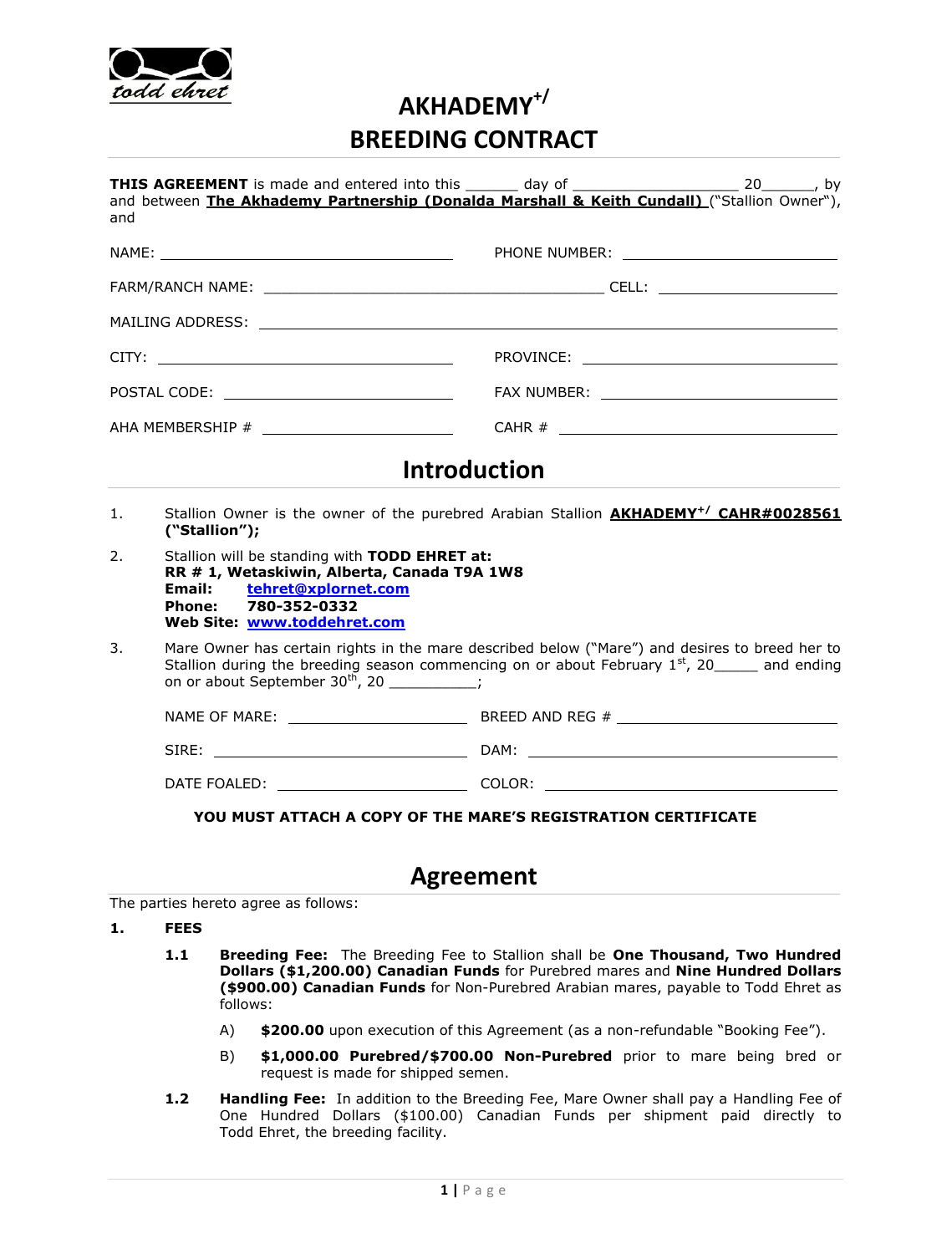- **1.3 Collection Fee:** Mare Owner shall pay a Collection Fee to the collecting veterinarian directly to the clinic for each collection and subsequent shipment of semen or insemination of mare if on-site breeding or natural live cover breeding is performed.
- **1.4 Shipping Expenses:** Mare Owner shall further pay all freight with respect to the shipment of a disposable Equitainer.
- **2. PAYMENT OF RELATED FEES**: As used herein, the foregoing fees are referred to as "Related Fees". All Related Fees shall be due and payable in advance.
	- **2.1 <b>Registration of Foal:** In no event will any application for the registration of the mare's foal be executed unless:
		- A) the Breeding Fee has been paid in full;
		- B) all fees due the breeding facility and veterinarian have been paid in full; and
		- C) all Related Fees have been paid in full.

#### **3. BREEDING**

- **3.1 Policies:** All breeding arrangements will be handled through Todd Ehret. Mare Owner agrees to abide by all breeding policies established by The Akhademy Partnership and Todd Ehret.
- **3.2 Transported Semen:** In the event Mare Owner elects to use transported semen, Mare Owner agrees to sign the Todd Ehret Shipped Semen Agreement. Mare Owner acknowledges that the best results will be obtained if Mare Owner keeps in regular contact with the breeding facility as to its anticipated requirements for shipped semen.
- **3.3 On-Site Breeding:** In the event Mare Owner elects to send mare to Todd Ehret, the breeding facility for breeding, Mare Owner agrees to contract directly with that facility for boarding and breeding arrangements. All board, veterinary, and other expenses related to the care and breeding of Mare shall be the responsibility of Mare Owner.
- **3.4 Insemination of Mare:** All veterinary fees with respect to the palpation and insemination of mare, whether the breeding occurs on-site or by transported semen, shall be the sole responsibility of the Mare Owner.
- **3.5 Availability of Stallion:** In the event that the Stallion becomes unavailable due to disease, injury or infertility, and no live foal is produced, Stallion Owner will refund the Breeding Fee less the Booking Fee.
- **4. MARE OWNER'S COVENANTS AND REPRESENTATIONS:** Mare Owner covenants that title to mare is as set forth at the beginning of this Agreement and that it has the legal authority to enter into this Agreement. Mare Owner further represents that it knows of no breeding or health problems of mare, except as disclosed to Stallion Owner and the breeding facility in writing.
- **5. LIMITATION OF LIABILITY:** Except in the event of their gross negligence or willful misconduct, Stallion Owner, Breeding Manager, and their agents, employees, and veterinarians, shall not be liable for any sickness, death, loss, or injury, which may be suffered by mare, or by Mare Owner, arising out of the transactions contemplated by this Agreement.

#### **MARE OWNER FULLY UNDERSTANDS THAT ALL RISKS CONNECTED WITH BREEDING OR PROVIDING ANY OTHER SERVICES TO MARE ARE TO BE BORNE SOLELY BY MARE OWNER.**

**IN NO EVENT SHALL STALLION OWNER, THE BREEDING MANAGER, THEIR AGENTS, EMPLOYEES AND VETERINARIANS, BE LIABLE FOR ANY SPECIAL, INCIDENTAL, INDIRECT OR CONSEQUENTIAL DAMAGES ARISING FROM ANY TRANSACTION COVERED BY THIS AGREEMENT**.

**6. FAILURE TO CONCEIVE**: If mare does not conceive on or before September 30<sup>th</sup>, 20\_\_\_\_ this agreement will automatically transfer to the 20\_\_\_\_\_ breeding season.